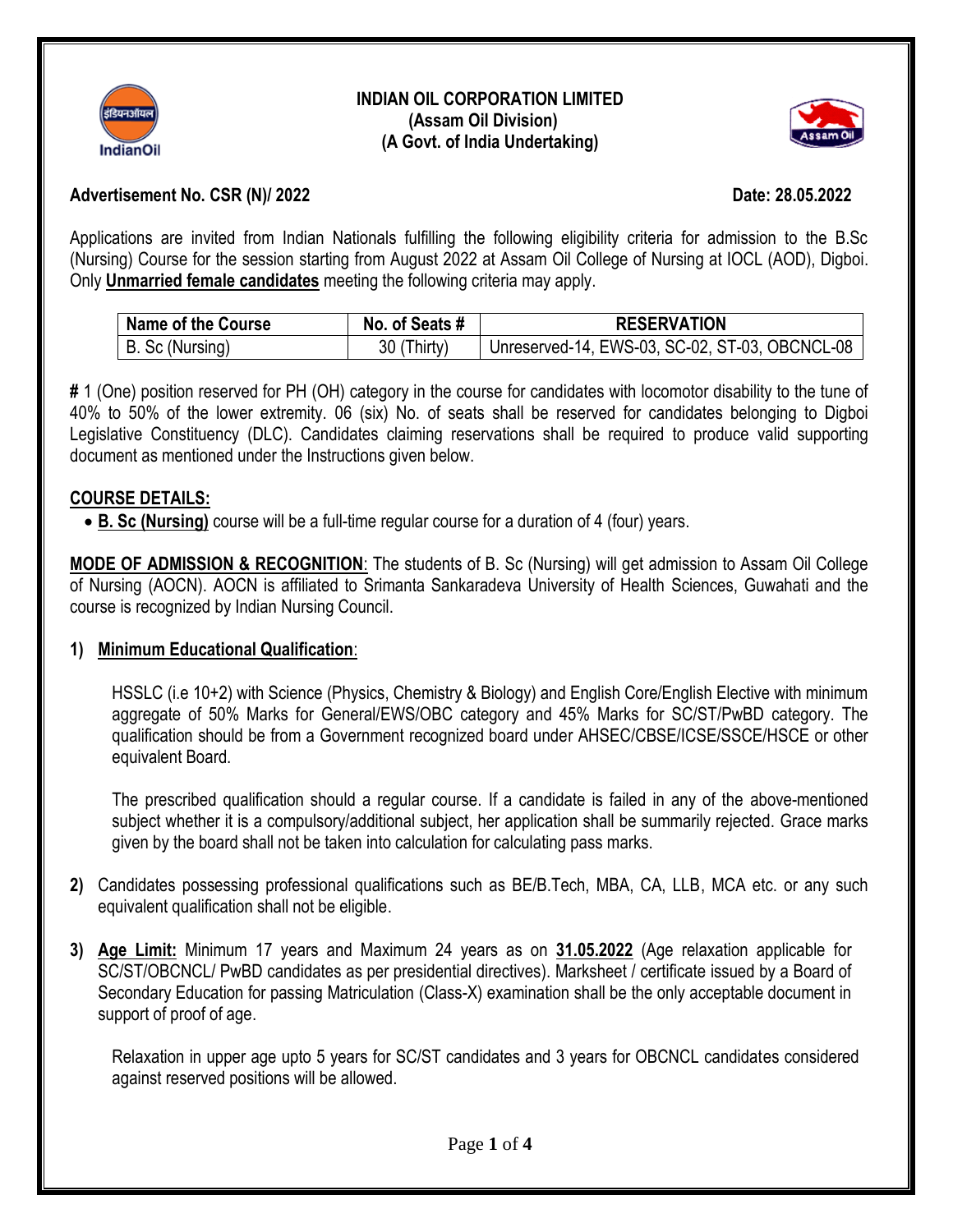Relaxation in upper age upto 10 years for Persons with Benchmark Disabilities (PwBD) candidates irrespective of reservation of seats for them. Further, upper age relaxation of 5 years to PwBD candidates belonging to SC/ST category and 3 years to PwBD-OBC(NCL) candidates.

A PwBD candidate availing of only age relaxation (no relaxation in eligibility qualification marks/in written test qualifying marks) shall be considered against unreserved seat in order of merit in the select list before being considered against a reserved seat.

**4)** Candidates, who have undergone above mentioned Training/course in the past or have been pursuing above mentioned course are not eligible to apply.

# **5) Selection Methodology**:

- A) Selection would be based on Written Test (OMR based) of 120 minutes duration. Venue and time of the written test shall be mentioned in the Admit card for written test.
- B) The candidate will have to pass successfully in the selection process (written test) i.e. candidate will have to acquire minimum 40% (relaxable by 5% for candidates from SC/ST/PwBD categories against reserved positions) in selection process for being suitable for engagement for selection to the above course.
- C) Obtaining minimum qualifying marks in the written test does not confer any right or claim by the candidate for being shortlisted for document verification or the final selection, as the same is based on candidate's rank in the merit list on the basis of marks obtained in the Written Test, number of seats, candidates meeting the notified eligibility criteria and documents found in order upon verification etc.
- D) Filling up of seats is solely at the discretion of the management based on suitability of candidates and no claim will arise for engagement, if some of these seats are not filled due to unsuitability/insufficient in number of candidates.
- E) The decision of the Management will be final and binding on all candidates on all matters relating to eligibility, acceptance or rejection of the applications, mode of selection and cancellation of the selection process etc. No correspondence will be entertained in this regard.
- F) Only those candidates who are declared fit in medical examination as per IOCL, Assam Oil Division criteria shall be considered for engagement.
- **6) How to Apply:** Candidates to apply online through the following Online application link

# <https://aocnadmission.in/>

### **7) Candidates are required to upload the scanned copy of the following documents on the above mentioned Online application link**

Original documents along with a self-attested copy should be furnished at the time of document verification:

- 1. 10<sup>th</sup> Pass/Matriculation certificate issued by the concerned education board as proof of date of birth. No other document will be accepted for verification of date of birth.
- 2. SC/ST/OBC(NCL)/ EWS-Income & Asset Certificate by reserved category candidates in the prescribed format issued by Competent Authority.
- 3. Disability Certificate, if any in the prescribed format issued by Competent Authority.
- 4. Class X & XII marksheet and certificate issued by the concerned board.
- 5. Conversion certificate from CGPA/OGPA/Letter Grade to percentage of marks, if applicable, from concerned board.
- 6. Income Certificate (FY 2021-22) issued by Competent Authority.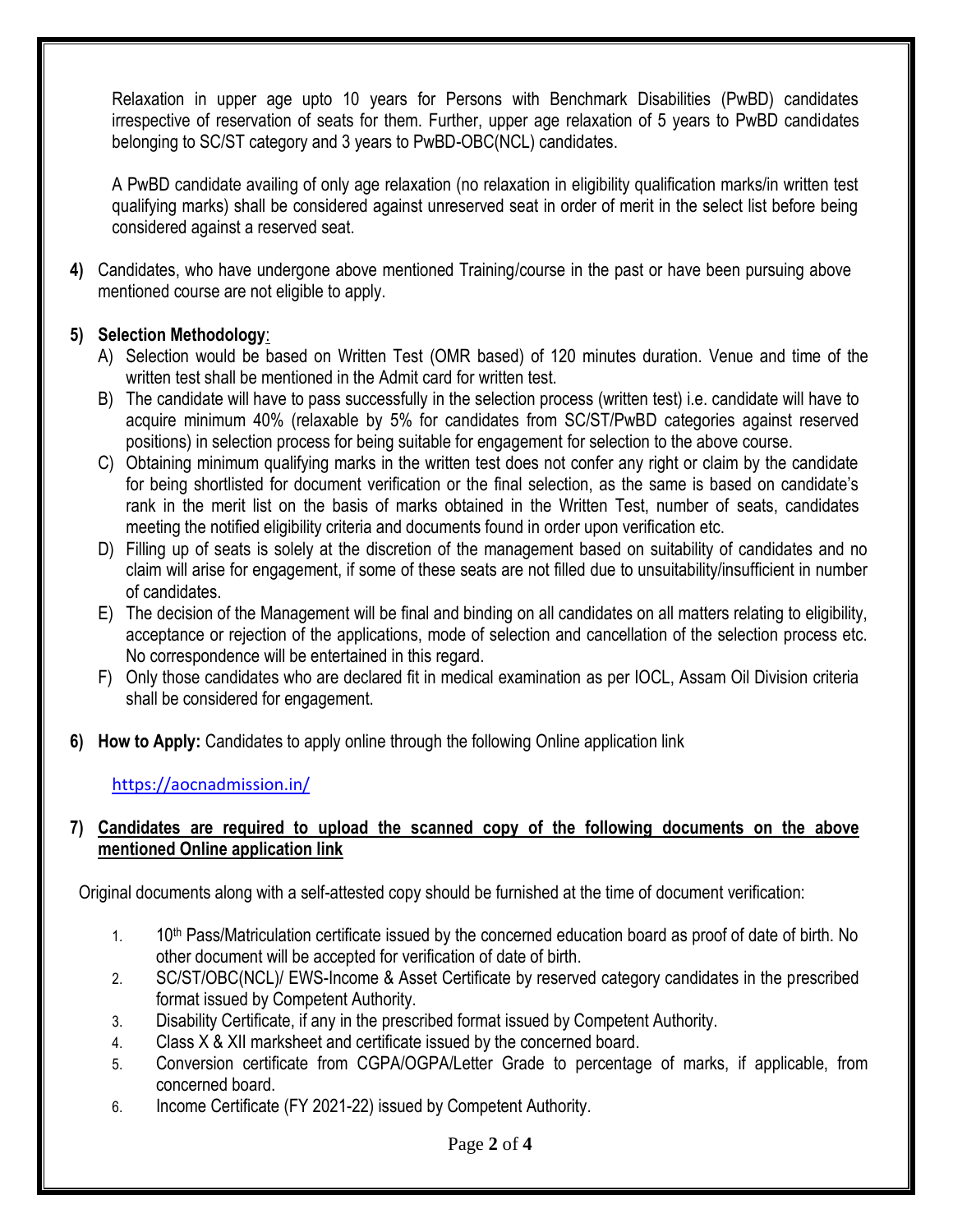- 7. Candidates seeking reservations under Digboi Legislative Constituency are required to produce Permanent Residence Certificate (PRC)/ Voter Identity card of self or parent.
- 8. Any other Certificate, as specified.
- **8)** In case the above positions reserved for PwBD/ Digboi Legislative Constituency remains unfilled, then such unfilled position shall be filled up by any other candidate against Unreserved seats in order of merit to fulfill the capacity intake of 30 No. of seats allocated per year for B.Sc (N) by INC.
- **9) Income Certificate:** Income certificate issued by competent Revenue Authority only not below the rank of Circle Revenue Inspector/any other competent authority authorized to issue such income certificate in the state, indicating gross joint annual Income of the family of candidate from all sources. Any affidavit for income proof will not be accepted. The income certificate should of the Financial Year 2021-22 ( i.e. issued on or after 01.04.2022).
- **10)** AOSN Nursing Institute being flagship CSR funded projects of the Corporation, preference would be given to the applicants belonging to the financially weaker sections of society. Final merit list will be prepared based of score of written examination and weightage marks of Income certificate.

# **11) Stipend & Training Details**

The selected candidates shall be paid a consolidated stipend per month for 1<sup>st</sup> year – Rs. 2,800/-; 2<sup>nd</sup> year – Rs. 3,000/-;  $3^{rd}$  year – Rs. 3,200/-; and for  $4^{th}$  year – Rs. 3,400/-

### A. **Additional benefits / opportunities for BSc (N) course:**

(1) Free hostel accommodation, medical attention for self at AOD Hospital and uniform will be provided to all selected candidates. Selected candidates will be required to stay in the Nursing College hostel only.

(2) After passing out from respective courses, the candidates will be engaged compulsory for a period of 01 (one) year as working interns at AOD Hospital or in any of the other hospital of Indian Oil Corporation Ltd. This may be extendable by maximum 2 (two) years at the sole discretion of IOCL (AOD). The working interns shall be paid a consolidated stipend of Rs. 16,250/- per month at AOD Hospital and shall be paid an additional amount of Rs. 1,000/- per month if they are placed at other hospitals of Indian Oil Corporation Limited, other than at AOD hospital. During the period while they are engaged as working interns, they shall not be provided with the accommodation facility.

# **12) General Instructions:**

- a) Candidates are advised to carefully read the full advertisement for details of educational qualification and other eligibility criteria.
- b) SC/ST/PwBD candidates appearing for written test shall be reimbursed 2<sup>nd</sup> class rail/bus fare by the shortest route on production of ticket, provided the distance travelled from the mailing address to the venue of Test exceeds 60 KM both ways.
- c) For claiming the benefit of OBCNCL category, the candidate should submit a latest caste certificate in the proforma prescribed by Govt. of India, which would, among others, specifically mention that the candidate does not belong to the persons/sections (creamy layer) as mentioned in column 3 of the schedule to the Department of Personnel & Training in the Government of India OM No. 36012/22/93-Estt. (SCT) dated 8.9.1993. Candidates belonging to OBC category but falling in creamy layer are not entitled to OBCNCL reservation benefits. IOCL (AOD) being a Central Public Sector Undertaking, only those communities that are